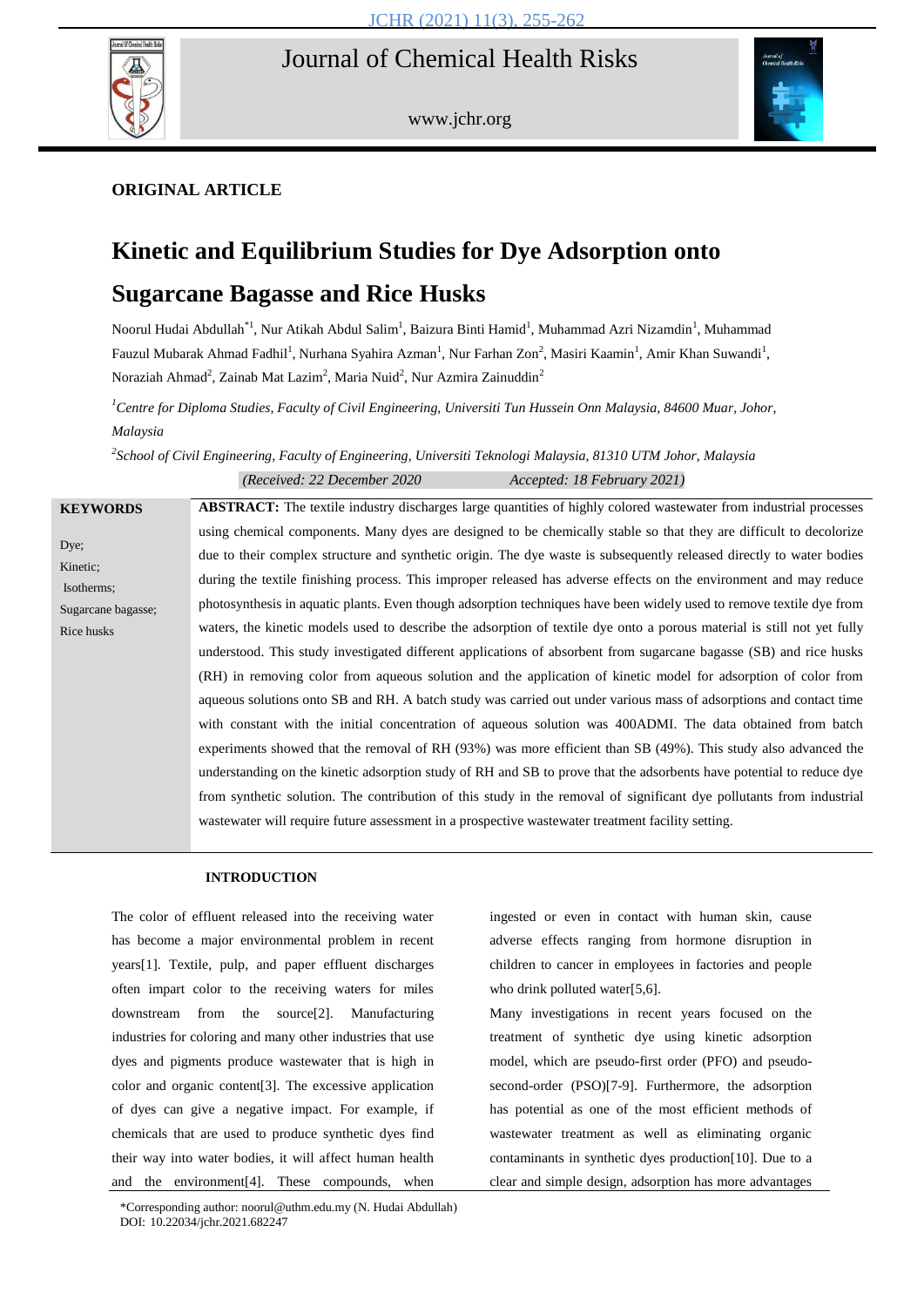compared to other treatment methods, which require low investment in terms of management and operation costs[11]. Although many adsorption models have been used in removing dye from wastewater, the use of the adsorption kinetic model and comparison with SB and RH need to be verified[2]. This study sought to compare the different applications of adsorbents from SB and RH in removing the dye concentration from synthetic wastewater and the use of kinetic for adsorption of dye from aqueous solutions onto SB and RH.

## **MATERIALS AND METHODS**

#### *Materials*

The SB and RH were collected from Pontian, Johor and Ipoh, Perak, respectively. These materials were first cleaned with tap water to clean the dirt on the material. The samples were dried under sunlight. Then, they were rinsed with distilled water to wash off unwanted substance on the adsorbent. This followed by drying in an oven for 3 to 4 hours at 105°C. The SB was taken out from the oven and cut into small pieces before grinding it using grinder mixer. The purpose of grinding the SB is to ease the sieving process to obtain enough adsorbent for the batch experiments[12].

## *Preparation aqueous solution*

Synthetic dye aqueous solution was prepared by dissolving 0.001g of methylene blue into 1L of deionized water in a volumetric flask[13].

#### *Batch experiment*

Each sample of dye solution 150ml mixed with adsorbent were shaken using an apparatus called orbital shaker at constant speed of 170 rpm in conical flask. The HACH DR 6000 Spectrophotometer was used to determine the concentration of the retained dye. Each sample was analyzed by measuring the intensity of light passing through the samples according to HACH Method 10048 which is ADMI Weighted Ordinate Method[14]. The data of the light intensity was recorded for 10 flasks of the sample at different times up to 5 days until equilibrium condition.

## **RESULTS AND DISCUSSION**

#### *The effect of contact time for sugarcane bagasse*

The effect of time was conducted to find the optimum time where the removal efficiency is the highest and at equilibrium state. In this study, the experiments for the effect of contact time were observed for up to 5 days as it is considered to be the maximum time to allow a proper absorption to occur. Table 1 shows the removal efficiency, E (%) for 2 g of SB and tested on 150 mL of synthetic dye 400ADMI.

| Time<br>(min) | <b>Initial Concentration,</b><br>$C_0$ (mg $L^{-1}$ ) | <b>Final Concentration,</b><br>$C_f$ (mg $L^{-1}$ ) | <b>Removal Efficiency,</b><br>$E(\%)$ |
|---------------|-------------------------------------------------------|-----------------------------------------------------|---------------------------------------|
| $\bf{0}$      | 400                                                   | $\mathbf{0}$                                        | $\theta$                              |
| 30            | 400                                                   | 246                                                 | 34                                    |
| 60            | 400                                                   | 231                                                 | 35                                    |
| 120           | 400                                                   | 230                                                 | 43                                    |
| 180           | 400                                                   | 226                                                 | 44                                    |
| 240           | 400                                                   | 215                                                 | 44                                    |
| 420           | 400                                                   | 208                                                 | 45                                    |
| 1440          | 400                                                   | 203                                                 | 46                                    |
| 2880          | 400                                                   | 200                                                 | 47                                    |
| 4320          | 400                                                   | 199                                                 | 48                                    |
| 5760          | 400                                                   | 198                                                 | 49                                    |
|               |                                                       |                                                     |                                       |

**Table 1.** The removal efficiency based on different contact times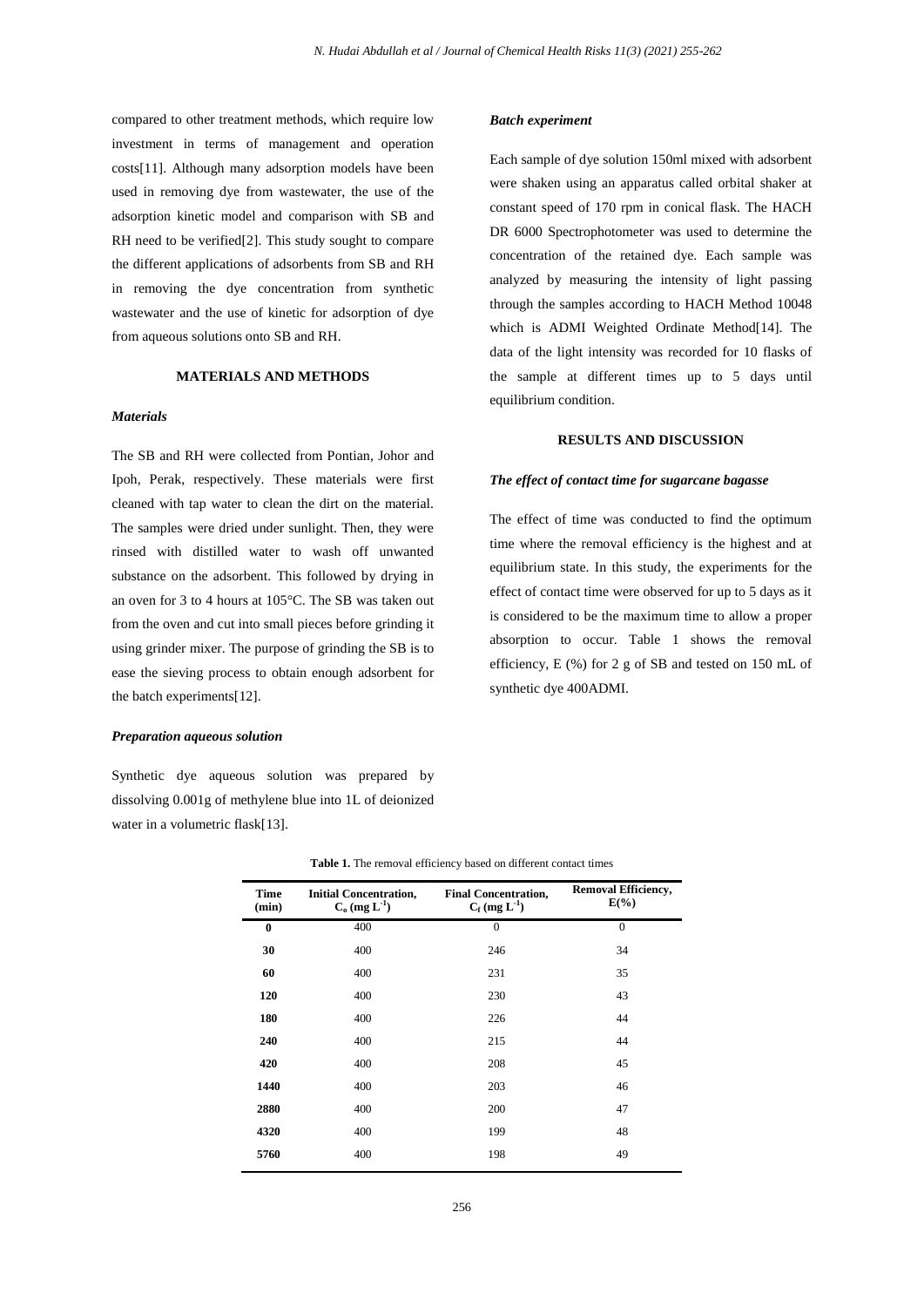Figure 1 shows the effect of time on removal percentage. Based on Figure 1, there is a steady increase in removal efficiency starting from 48% until it reaches the highest at 49%. When the time increase, the removal percentage

increase. The optimum time was recorded at 4320 minutes where the removal efficiency at constant rate it indicates that the equilibrium time at 4320 minutes.



## *The effect of contact time for rice husks*

The experiment effect of time is conducted to find the optimum time where the removal efficiency is the highest and reach the equilibrium state. In this study, the experiments on the effect of contact time are observed for up to 5 days as it is considered to be the maximum appropriate time to allow proper absorption to occur.

Table 2 shows the removal efficiency, E (%) for removing dye using 2g of RH adsorbent and tested on 150ml of synthetic dye 400ADMI. The highest removal efficiency of RH from synthetic dye solution is 93% starting 1440 minutes.

|            | <b>Initial Concentration,</b> | Final Concentration, Cf | <b>Removal Efficiency,</b> |
|------------|-------------------------------|-------------------------|----------------------------|
| Time (min) | $C_0$ (mg $L^{-1}$ )          | $(mg L^{-1})$           | E(%)                       |
| $\bf{0}$   | 400                           | $\overline{0}$          | $\mathbf{0}$               |
| 30         | 400                           | 50                      | 88                         |
| 60         | 400                           | 47                      | 88                         |
| 120        | 400                           | 42                      | 90                         |
| 180        | 400                           | 39                      | 90                         |
| 240        | 400                           | 32                      | 92                         |
| 420        | 400                           | 32                      | 92                         |
| 1440       | 400                           | 30                      | 93                         |
| 2880       | 400                           | 29                      | 93                         |
| 4320       | 400                           | 29                      | 93                         |
| 5760       | 400                           | 28                      | 93                         |

**Table 2.** The removal efficiency based on different contact times

Based on Figure 2, the equilibrium state starts from 88% and reaches the highest removal efficiency at 93%. The removal percentage also increase with time giving the

optimum time recorded at 1440 minutes where the removal efficiency at constant rate it indicates that the equilibrium time at 1440 minutes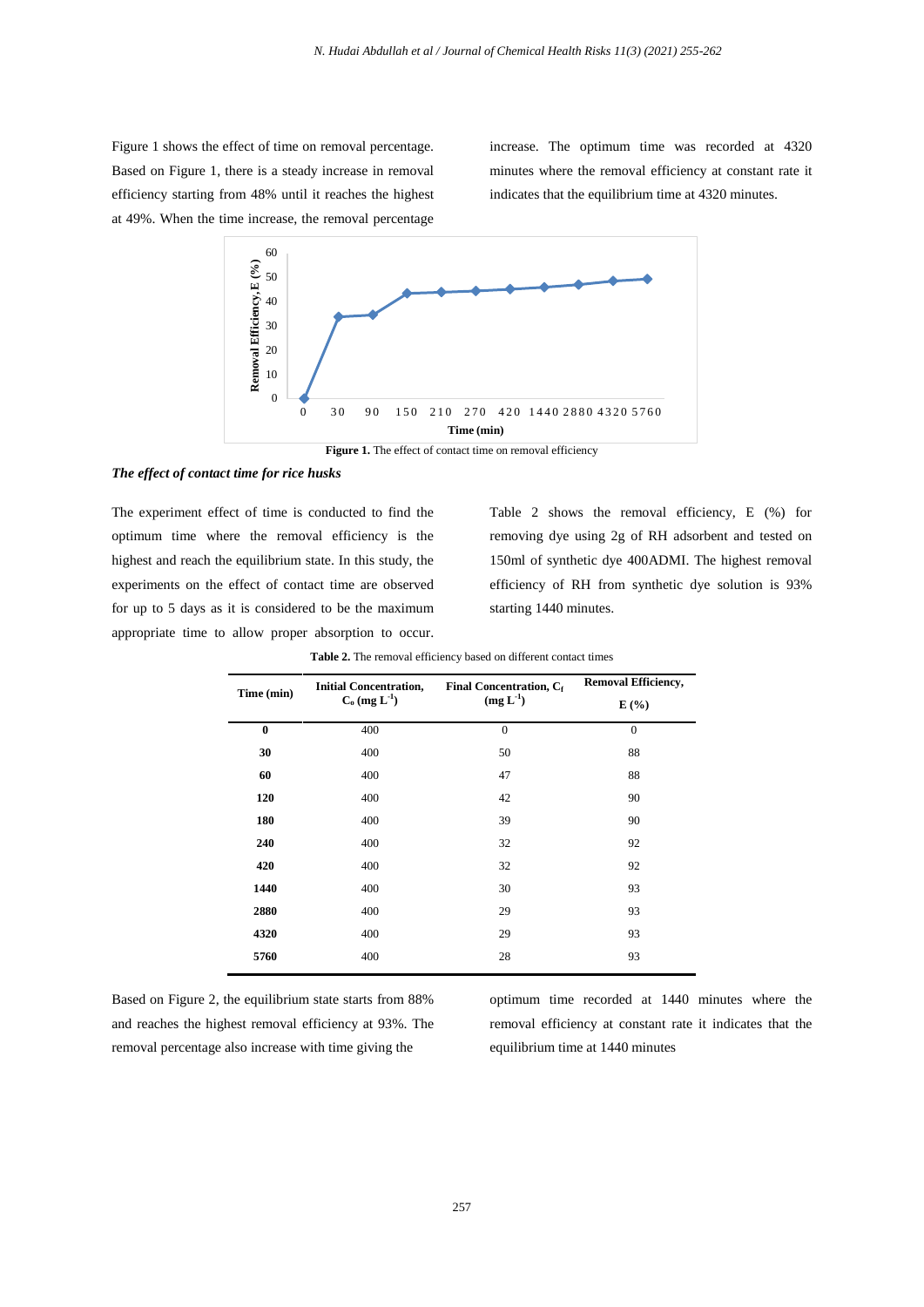



## *Adsorption kinetics*

The experimental data were applied to the pseudo-first order (PFO) and pseudo-second order (PSO) equations in order to evaluate the kinetics of the adsorptions of synthetic dye onto SB and RH. The PFO and PSO equation is expressed in Table 3.

**Table 3.** Kinetic Models Equation Application

| <b>Kinetic models</b>     | <b>Linear form</b>                                        |
|---------------------------|-----------------------------------------------------------|
| pseudo-first-order (PFO)  | $\ln(q_e - q_t) = \ln(q_e) - k_t t_i$                     |
| pseudo-second-order (PSO) | $\frac{t_i}{q_t} = \frac{1}{k_2 q_e^2} + \frac{t_i}{q_e}$ |

Linear plots of  $ln (q_e - q_t)$  versus contact time,  $t_i$  (min) and  $t_i/q_t$  versus contact time,  $t_i$  (min) were plotted to understand the applicability of the intraparticle diffusion[15], PFO and PSO models for the dye adsorption onto two adsorbents. The values of C,  $k_1$ ,  $R^2$ , and all kinetics correlation coefficient values are defined from equations[16].

The linearity of the plots  $(R<sup>2</sup>)$  demonstrates that the intraparticle diffusion and PSO kinetic models play a significant role in the uptake of the dye by SB and RH. In addition, the experimental  $q_e$  values can obtained from the intercept of linear plots of PSO kinetics for adsorption of synthetic dyes onto SB and RH[7].

#### *Pseudo first order for sugarcane bagasse*

By using the PFO linear equation of  $\ln(q_e - q_t) =$  $\ln(q_e) - k_1 t_i$ , it is possible to identify the important parameters presented in Figure 3. This equation can be expressed as:

 $y = mx + c$ ;

 $y =$ 

 $\ln(q_e - q_t); m = -k_1; x = t_i; c = \ln(q_e)$ 

 $\ln(q_e - q_t) = \ln(q_e) -$ 





As shown in Figure 3, that the slope of plot  $ln (q_e - q_t)$ versus  $t_i$  is 0.094. The y-intercept of the kinetic model is 1.8103 which is equivalent to  $ln (q_e)$ . By solving the  $ln$   $(q_e)$  through exponential solution, the value of  $q_e$  is 7.625 mg/g. The value of  $q_e$  is the PFO constant or the adsorption capacity of the system. The R² determines the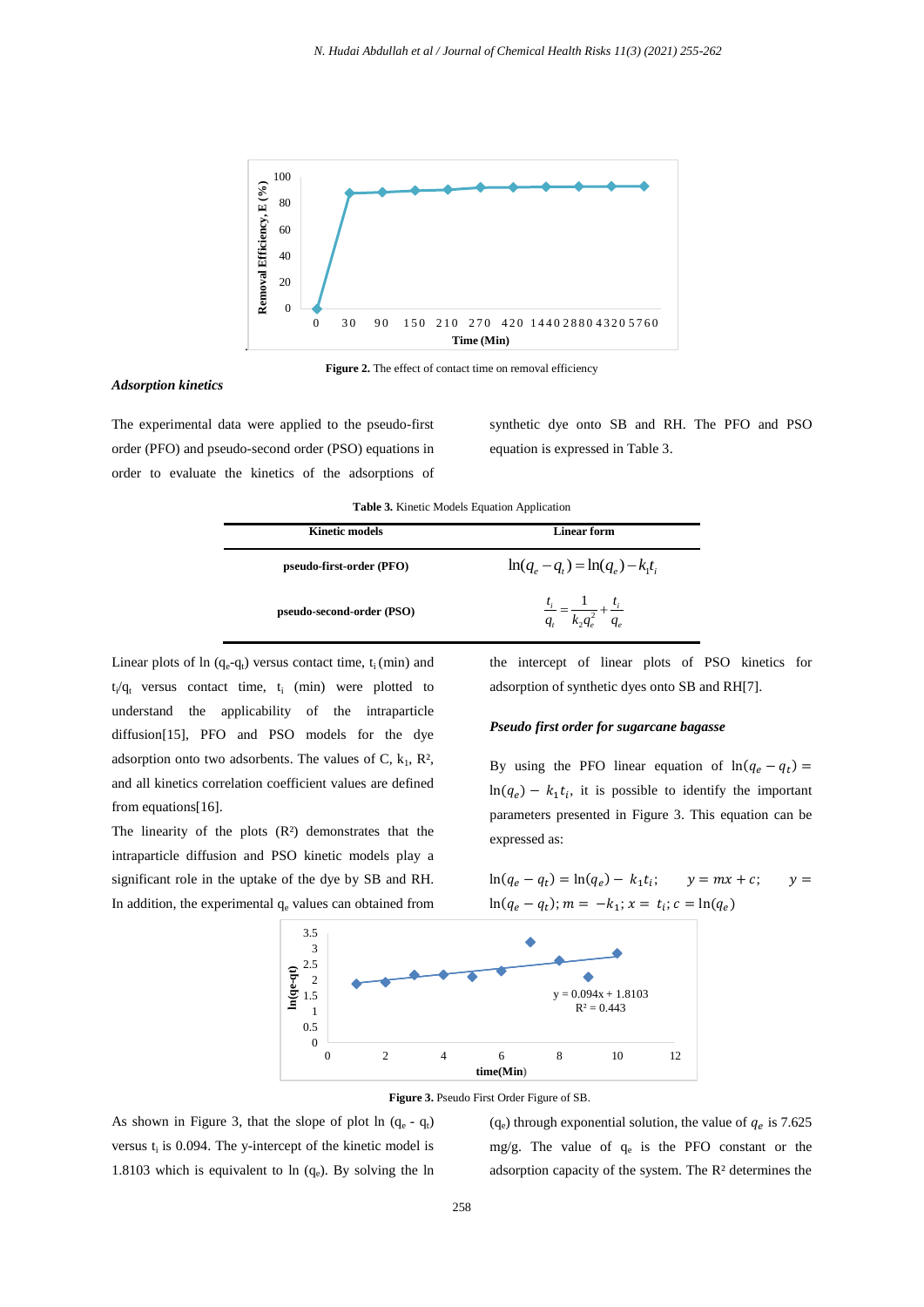correlation coefficient of the adsorption system to the kinetic model[7]. In this case, the  $\mathbb{R}^2$  value for SB is lower which is 0.443 obtained from the linear model, it is indicate the PFO equation not really fitted for kinetic model for this analysis.

| <b>Solution</b>              | Amount $(g)$ | $q_e$ (mg g <sup>-1</sup> ) | $k_1$ (min <sup>-1</sup> ) | $\mathbb{R}^2$ | $q_e$ (exp) (mg g <sup>-1</sup> ) |
|------------------------------|--------------|-----------------------------|----------------------------|----------------|-----------------------------------|
|                              |              | 15.15                       | $4.064\times10^{-3}$       | 0.0966         | 15.15                             |
| Synthetic<br>solution for SB | 4            | 7.625                       | $9.501\times10^{-3}$       | 0.443          | 7.625                             |
|                              | O            | 4.917                       | $-0.13$                    | 0.2727         | 4.917                             |

**Table 4.** Kinetic table of Pseudo First Order for SB

The Table 4 shows for batch experiments of PFO for variety amount of adsorbent. As can be seen, 4 g SB adsorbent have the highest value of correlation coefficient, R² which is 0.443 compared to other adsorbent mass. The analysis result is important to show the chemisorption mechanism due to the sharing electron between adsorbent-adsorbate into a chemical bond[17].

## As shown in Figure 4, the slope of plot  $ln (q_e - q_t)$  versus  $t_i$  is 0.2849. The y-intercept of the kinetic model for RH is 0.0426 which is equivalent to ln (q<sub>e</sub>). By solving the ln  $(q_e)$  through exponential solution, the value of  $q_e$  is 13.413 mg  $g^{-1}$ . The value of  $q_e$  is the PFO constant or the adsorption capacity of the system. The R² determines the correlation coefficient of the adsorption system to the kinetic model. The correlation coefficient, R², for RH obtained from the linear model is 0.8881.

## *Pseudo first order for rice husks*



**Figure 4.** Pseudo First Order Figure of RH

Data in Table 5 batch experiments of PFO for RH shows that 4 g of RH adsorbent have the highest value of correlation coefficient, R², which is 0.8881 compared to the 2 g and 6 g of RH. The correlation coefficient,  $R^2$  indicate that PFO kinetic model is successfully fitted with the adsorption kinetic of synthetic dyes onto RH compared to SB due to higher value of R².

|  |  |  |  |  |  | <b>Table 5.</b> Kinetic table of Pseudo First Order for RH |
|--|--|--|--|--|--|------------------------------------------------------------|
|--|--|--|--|--|--|------------------------------------------------------------|

| <b>Solution</b>              | Amount $(g)$ | $q_e$ (mg g <sup>-1</sup> ) | $k_1$ (min <sup>-1</sup> ) | $\mathbb{R}^2$ | $q_e$ (exp) (mg g <sup>-1</sup> ) |
|------------------------------|--------------|-----------------------------|----------------------------|----------------|-----------------------------------|
|                              |              | 28.175                      | $4.462\times10^{-4}$       | 0.2155         | 28.175                            |
| Synthetic<br>solution for RH | 4            | 13.413                      | 0.13                       | 0.8881         | 13.413                            |
|                              | h            | 7.233                       | 0.076                      | 0.2504         | 7.233                             |

## *Pseudo second order for sugarcane bagasse*

The assumption for PSO kinetic model is the reaction rate of adsorption solute dependent on the active sites on the adsorbent surface corresponding to adsorption of solution. The PSO kinetic model is important to

determine the adsorption capacity and initial solute uptake. Based on Figure 5, the slope is 0.0651 it is indicate the slope signifies the intensity of adsorption or heterogeneity of the adsorption [18].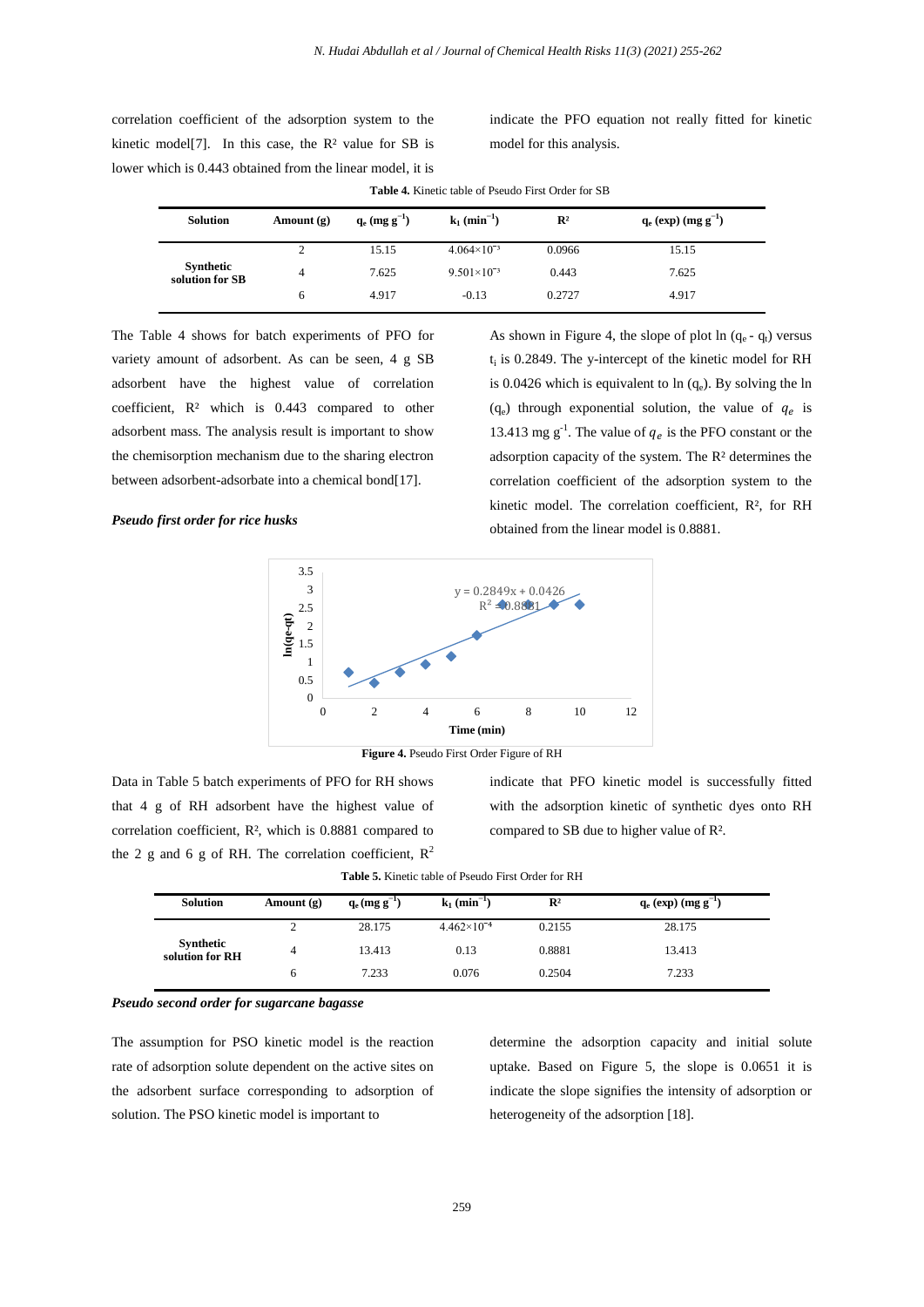



The y-intercept for the line is 3.1836 which is equivalent to  $\frac{1}{1}$  $\frac{1}{k_2 q_e^2}$ . The solving the y-intercept helps to identify the maximum adsorbent capacity, $k_2 q_{e^2}$ , in which for this study which is 0.314 mg/g. By applying the value of  $k_2q_e$  into the equation,  $k_2$  can be calculated and gave

 $1.369\times10^{-3}$  (min<sup>-1</sup>). In this study, the PSO model shows that the correlation coefficient, R², obtained is 0.9995. Based on the Table 6, the correlation coefficient,  $R^2$ , value near to 1 shows that the data has good fitting with PSO model.

| Table 6. Kinetic Parameters PSO for the adsorption of synthetic dyes onto SB |  |  |
|------------------------------------------------------------------------------|--|--|
|------------------------------------------------------------------------------|--|--|

| <b>Solution</b>      | Amount $(g)$ | $q_e$ (mg/g) | $k_1$ (min <sup>-1</sup> ) | $\mathbf{R}^2$ | $q_e$ (exp) (mg g <sup>-1</sup> ) |
|----------------------|--------------|--------------|----------------------------|----------------|-----------------------------------|
|                      |              | 15.15        | $1.369\times10^{-3}$       | 0.9995         | 15.15                             |
| Synthetic co/w<br>SВ |              | 7.625        | $2.033\times10^{-3}$       | 0.9985         | 7.625                             |
|                      | 6            | 4.917        | $8.152\times10^{-3}$       |                | 4.917                             |

### *Pseudo second order for rice husk*

The PSO kinetic model is important to determine the adsorption capacity and initial solute uptake. From Figure 6, the slope of PSO linear plot is 0.0354, it is indicating the intensity of adsorption or heterogeneity of the adsorption.





The y-intercept for the line is 0.1688 which is equivalent to  $\frac{1}{\sqrt{2}}$  $\frac{1}{k_2 q_{\rho^2}}$ . Solving the y-intercept helps to identify the maximum adsorbent capacity,  $k_2q_e$  for this study which is 5.924 mg g<sup>-1</sup>. By applying the value of  $k_2q_{e^2}$  into the equation in Table 3,  $k_2$  is 7.463×10<sup>-3</sup> (min<sup>-1</sup>). In this study, the  $R<sup>2</sup>$  obtained is 1; it is indicating that PSO kinetic model is fitted with the adsorption kinetic of synthetic dyes onto RH compare to SB due the higher value of  $R^2$  with different adsorbent mass.

**Table 7.** Kinetic Parameters for the adsorption of synthetic dyes onto RH

| <b>Solution</b>             | Amount $(g)$ | $q_e$ (mg/g) | $k_1$ (min <sup>-1</sup> ) | $\mathbf{R}^2$ | $q_e$ (exp) (mg g <sup>-1</sup> ) |
|-----------------------------|--------------|--------------|----------------------------|----------------|-----------------------------------|
|                             |              | 28.175       | $7.463\times10^{-3}$       |                | 28.175                            |
| Synthetic co/w<br><b>RH</b> |              | 13.413       | $4.363\times10^{-3}$       |                | 13.413                            |
|                             | 6            | 7.233        | 0.012                      |                | 7.233                             |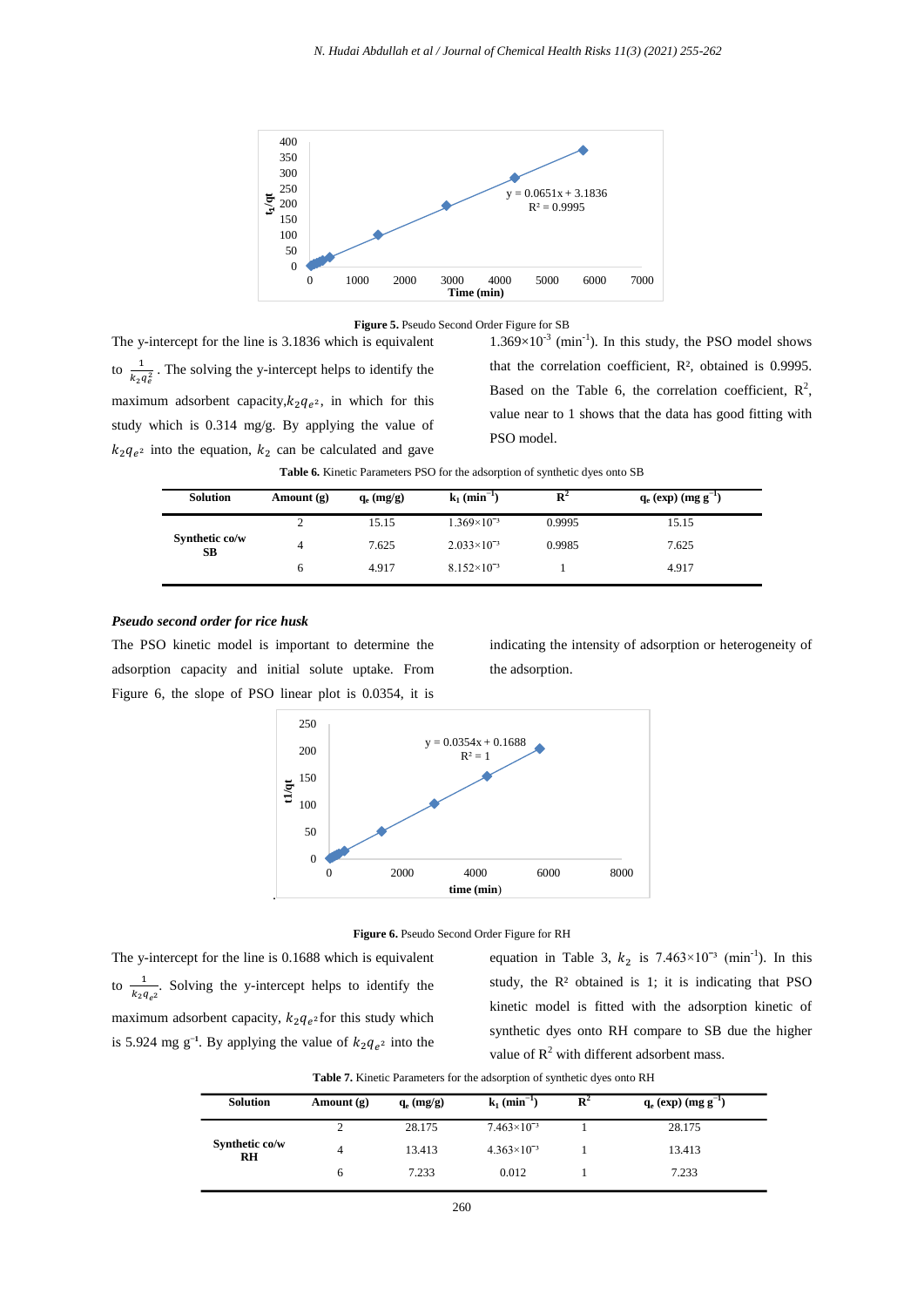#### **CONCLUSIONS**

The RH and SB adsorbent have been proved to have potential to be used in wastewater treatment. The two materials are low-cost material and environmentally friendly. The findings from batch experiments showed that the removal of RH is more efficient compared to SB removal. Analysis of kinetic showed that the PSO kinetic model is well fitted for adsorption kinetic of synthetic dyes onto RH compared to SB. Hence, the result of the kinetic model proved that the adsorbents have the potential to reduce the dye concentration from aqueous solution. This study may also provide an insight into the application of this kinetic model adsorption process in the future. Hence, this study contributes eco-friendly and low-cost in removing the dye pollutant from industrial wastewater for future assessment in a prospective wastewater treatment facility setting.

## **ACKNOWLEDGEMENTS**

This research was made possible by funding from Fundamental Research Grant Scheme (Vot. No.: FRGS/1/2020/TK0/UTHM/02/22) provided by the Ministry of Higher Education, Malaysia. The authors would also like to thanks the Centre for Diploma Studies (CeDS), University Tun Hussein Onn Malaysia and Universiti Tun Hussein Onn Malaysia for its support.

## *Conflict of interests*

No conflict.

## **REFERENCE**

1. Pearce C.I., Lloyd J.R., Guthrie J.T., 2003. The removal of colour from textile wastewater using whole bacterial cells: a review. Dyes and Pigments. 58, 179– 196.

2. Titchou F.E., Akbour R.A., Assabbane A., Hamdani M., 2020. Removal of cationic dye from aqueous solution using Moroccan pozzolana as adsorbent: Isotherms, kinetic studies, and application on real textile wastewater treatment. Groundwater for Sustainable Development. 11, 100405.

3. Çelekli A., Al-Nuaimi A. I., Bozkurt H., 2019. Adsorption kinetic and isotherms of Reactive Red 120 on Moringa oleifera seed as an eco-friendly process. Journal of Molecular Structure. 1195, 168–178.

4. Prescott L.M., Harley J.P., Klein D.A., 2002. Microbiology: Food and Industrial Microbiology. 5th Edition, McGraw-Hill, Boston, 978-981.

5. El Haddad M., 2016. Removal of Basic Fuchsin dye from water using mussel shell biomass waste as an adsorbent: Equilibrium, kinetics, and thermodynamics. Journal of Taibah University for Science. 10(5), 664– 674.

6. Mall I.D., Srivastava V.C., Agarwal N. K., 2006. Removal of Orange-G and Methyl Violet dyes by adsorption onto bagasse fly ash - Kinetic study and equilibrium isotherm analyses. Dyes and Pigments. 69(3), 210–223.

7. Huang W., Chen J., He F., Tang J., Li D., Zhu Y., Zhang Y., 2014. Applied Clay Science Effective phosphate adsorption by Zr / Al-pillared montmorillonite: insight into equilibrium, kinetics and thermodynamics. Applied Clay Science. 104, 252–260.

8. Worch E., 2012. Adsorption technology in water treatment: Fundamentals, processes, and modeling. In Walter de Gruyter.

9. Ye H., Chen F., Sheng Y., Sheng G., Fu J., 2006. Adsorption of phosphate from aqueous solution onto modified palygorskites. Separation and Purification Technology. 50(3), 283–290.

10. Liang S., Guo X., Feng N., Tian Q., 2010. Isotherms, kinetics and thermodynamic studies of adsorption of Cu2+ from aqueous solutions by Mg2+/K+ type orange peel adsorbents. Journal of Hazardous Materials. 174(1– 3), 756–762.

11. Zhu W.L., Cui L.H., Ouyang Y., Long C.F., Tang X.D., 2011. Kinetic Adsorption of Ammonium Nitrogen by Substrate Materials for Constructed Wetlands. Pedosphere. 21(4), 454–463.

12. Abdul Salim N.A., Abdullah N.H., Khairuddin M.R., Rudie Arman M.A.Z., Khamidun M.H., Fulazzaky M.A., Puteh M.H., 2018. Adsorption of phosphate from